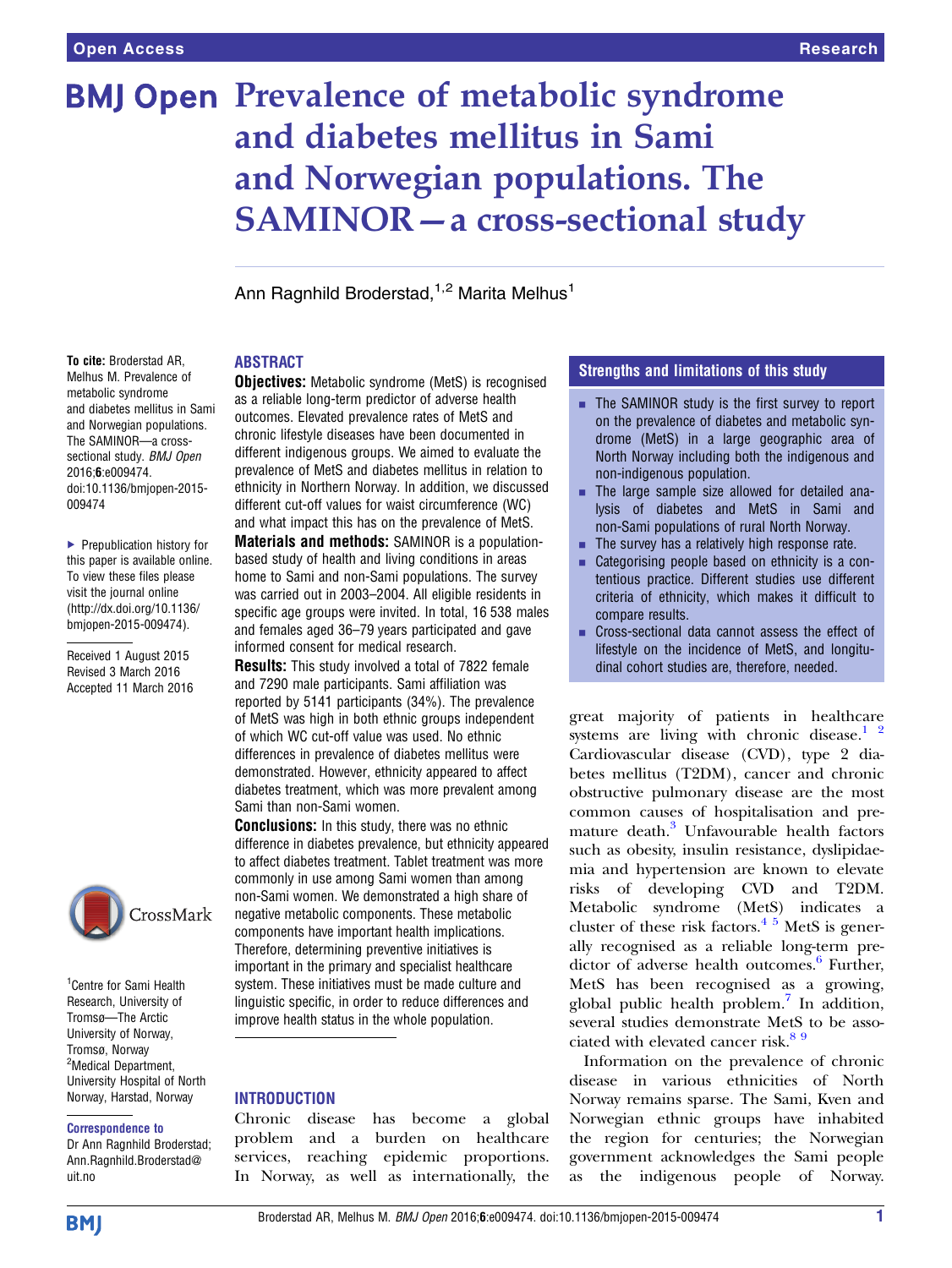The Norwegian health authorities have little systematic knowledge about the health status and living conditions among the Sami. National health and medical registers contribute to comprehensive information and knowledge about health-related lifestyle and disease prevalence. However, by law, information about ethnic background is not permitted to be documented in these registers nor in patients' medical records. Therefore, no reliable or updated demographic records on the Sami exist that can be used for health research purposes.

Several epidemiological studies have documented elevated prevalence rates for chronic lifestyle diseases in a number of different minority groups. $5 \times 10^{-11}$  Although such disorders have emerged quite recently in indigenous populations—mainly due to changes in lifestyle and diet—they are, however, prevalent in several such popu-lations.<sup>[12](#page-6-0) [13](#page-7-0)</sup> Publications from the SAMINOR study of North Norway demonstrate that the prevalence of obesity was high in the survey population, especially among Sami women.[14 15](#page-7-0)

In order to evaluate the health of indigenous and non-indigenous populations of Norway (inhabiting the same geographic area) it was necessary to conduct an epidemiological survey. The present study aims to evaluate the prevalence of MetS and diabetes mellitus in Sami and non-Sami populations residing in selected areas of North Norway. In addition, we will discuss different cut-off values for waist circumference (WC) and what impact this has on the prevalence of MetS.

### **METHODS**

#### The SAMINOR study

The cross-sectional data are derived from the SAMINOR study from 2003 to 2004 (SAMINOR 1). The SAMINOR study was conducted by the Centre for Sami Health Research, Department of Community Medicine, UiT the Arctic University of Norway, in collaboration with the National Screening Program for Cardiovascular Diseases. The survey is described in detail elsewhere.<sup>[16](#page-7-0)</sup>

#### The study sample

All eligible residents aged 30 and 36–79 years, registered in the Central Population Register in 24 selected municipalities were invited regardless of ethnic background (n=27 987). Owing to a low response rate among those aged 30 years, our analyses were restricted to the age interval 36–79 years (n=27 151). In total, 16 538 males and females aged 36–79 years participated and gave informed consent for medical research. The response rate was 61%. Data were obtained from physical tests and blood samples. Information on ethnicity and the different diagnostic tools for MetS were available for 15 112 participants.

#### Questionnaire design

An invitation was mailed several weeks before the survey arrived at the municipality. The invitation contained

information about the time and place of screening, together with a five-page questionnaire. Those who agreed to attend the screening returned the questionnaire to the Norwegian Institute of Public Health. These participants later received an invitation to the clinical examination. After the consultation, the participants were asked to complete a new questionnaire. Information regarding ethnicity, disease and lifestyle was collected using these two self-administrated questionnaires. The questionnaires were translated into the three main Sami languages: Northern, Lule and South Sami. However, as only 1.6% of the participants chose to use the Sami version of the questionnaire, any language problems are probably of little importance in this study. Ethnicity was measured using the following questions: 'What language(s) do/did you, your parents and your grandparents use at home?' The questions were to be answered separately for each relative. The available responses were: 'Norwegian', 'Sami', 'Kven' and 'Other'. Multiple answers were allowed. Providing the same response options we also asked: 'What is your, your father's and your mother's ethnic background?' The respondents also reported whether they considered themselves to be Norwegian, Sami, Kven or other (selfperceived ethnicity). We refer to Lund *et al*<sup>[16](#page-7-0)</sup> for a full description of the ethnicity and language questions. Based on these variables, we generated two categories of ethnicity: 'Sami' and 'Non-Sami'. Participants reporting at least one Sami identity mark (Sami language spoken by the respondent or at least one parent or grandparent, or Sami ethnic background or self-perceived Sami ethnicity) were placed in the category 'Sami'. The remainder comprised the 'Non-Sami' participants.

#### **Screening**

Owing to the large size of the study sample, participants were examined at different times of day. This meant that it was not possible to ask participants to fast prior to arrival. Non-fasting blood samples were obtained at the research station. Blood samples were drawn by venopuncture at normal venous pressure, in a sitting position. Serum was separated at the station within 1.5 h. Serum was sent by overnight mail to laboratories in Oslo and Tromsø. The laboratory analyses are described in detail elsewhere.<sup>[17](#page-7-0)</sup>

Body mass index (BMI) was based on measurements of weight and height, and expressed as body weight in kilo $grams/(body$  height in metres)<sup>2</sup>. BMI categories were defined according to guidelines from the WHO; 'underweight' corresponding to a BMI<18.5 kg/m², 'standard weight' in the range 18.5–24.9 kg/m², 'overweight' in the range 25–29.9 kg/m<sup>2</sup> and 'obese' ≥30 kg/m<sup>2</sup>.<sup>[18](#page-7-0)</sup>

WC, which is used to identify abdominal obesity, was measured (to the nearest centimetre) at the umbilicus, with the participant standing erect. Two different WC cut-off values were applied to define abdominal obesity to enable the comparison of how the corresponding values influenced the subsequently calculated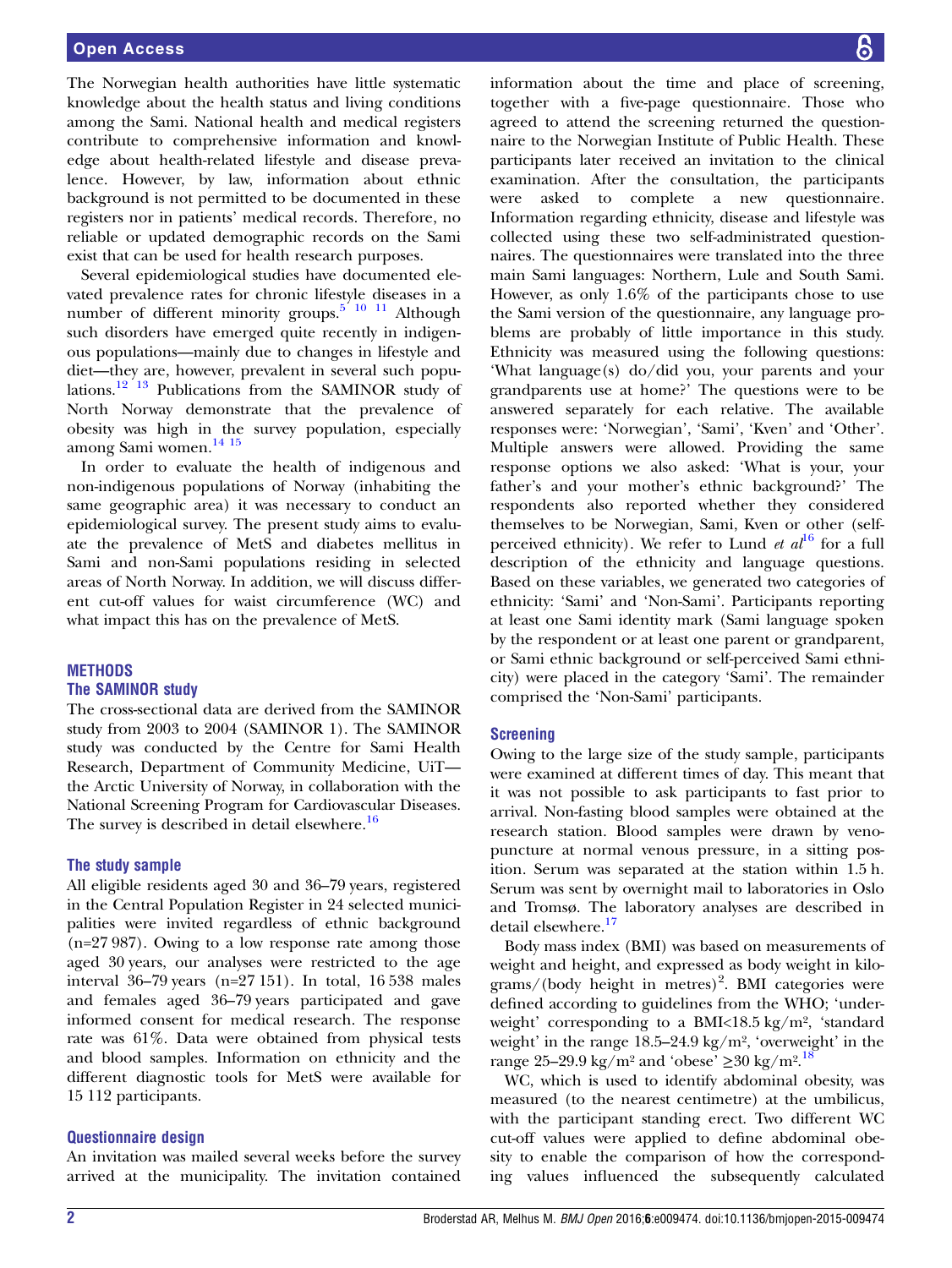prevalence of MetS. The US National Institute of Health (NIH) Clinical Practice Guidelines defines central/ abdominal obesity as WC≥102 cm in males and WC≥88 cm in females.<sup>[19](#page-7-0)</sup> In addition, abnormal WC for Europid males is  $\geq 94$  cm and for females it is  $\geq 80$  cm. These figures are based on cross-sectional data from Europids and were included in the analyses. $^{18}$   $^{20}$ 

Trained personnel measured blood pressure (BP), using a Dinamap—R automatic device. Measurements were initiated after participants had been seated for 2 min with their arms resting on a table. BP was measured three times, at 1 min intervals. The mean value of the second and third reading was used in the analysis.

#### Diabetes mellitus

Because all blood samples in the SAMINOR study were<br>non-fasting, we used random plasma glucose non-fasting, we used random plasma ≥11.1 mmol/L, in addition to self-reported diabetes and information about antidiabetic medication from a questionnaire, to define diabetes mellitus. The question on diabetes mellitus was: 'Do you have or have you had diabetes?' The available responses were 'yes' or 'no'. Missing values were classified as 'no'. In the absence of oral glucose tolerance tests, we used random plasma glucose  $\geq$ 11.1 mmol/L as a substitute for elevated oral glucose tolerance test.

#### Metabolic syndrome

Several attempts have been made at developing diagnostic criteria for the definition of MetS. $21-23$  $21-23$  In 2004, the International Diabetes Federation (IDF), the WHO and the National Cholesterol Education Program Third Adult Treatment Panel (ATP III), produced a consensus statement on the definition of Met $S^{24}$  $S^{24}$  $S^{24}$ . The latter definition requires central obesity and cut-off points to be specified according to gender and ethnicity. Central obesity is most commonly measured by WC; cut-off values are based on cross-sectional studies conducted in Europe, the USA and Asia.<sup>[18 19 20 25](#page-7-0)</sup> The diagnostic tools are intended for clinical and research purposes. The definition of MetS used in this article adheres to the IDF MetS worldwide definition<sup>[24](#page-7-0)</sup>—central obesity plus any two of four additional factors: elevated triglyceride level >1.7 mmol/L, reduced HDL-cholesterol <1.03 mmol/L in males and <1.29 mmol/L in females, elevated BP (systolic BP≥130 or diastolic BP≥85 mm Hg) and elevated fasting plasma glucose  $\geq$ 11.1 mmol/L or previously diagnosed type 2 diabetes.

#### Statistical analyses

All analyses were stratified by gender. Sample characteristics were presented separately by gender and ethnicity as mean values for continuous variables with corresponding 95% CIs. Analyses of variance were used for tests of ethnic differences [\(table 1](#page-3-0)). Differences according to diabetes mellitus and MetS prevalence were tested by  $\chi^2$  tests [\(tables 2](#page-3-0) and [3\)](#page-4-0). MetS prevalence was also stratified by age [\(table 3\)](#page-4-0). Logistic regression analyses

were used to test for age influence on MetS with age as a continuous variable ([table 3](#page-4-0)).

We used the SAS statistical software package, V.9.3 (SAS Institute Inc, Cary, North Carolina, USA).

#### RESULTS

The current analysis involved a total of 7822 female and 7290 male participants. Sami affiliation was reported by 5141 participants (34%). [Table 1](#page-3-0) shows gender-specific and ethnicity-specific characteristics at enrolment in the study.

The mean BMI was greater in Sami males, whereas the mean WC was greater in non-Sami males. Sami females, however, showed significantly greater values for mean BMI, WC and lipids.

[Table 2](#page-3-0) shows the prevalence of diabetes in Sami and non-Sami participants.

No differences in prevalence of diabetes mellitus was demonstrated between ethnic groups; however, ethnicity appeared to affect diabetes treatment. Particularly, tablet treatment was more commonly used among Sami women than among non-Sami women. However, a combination of tablet and insulin treatment was more frequently in use among Sami men than among non-Sami men.

The prevalence of the various diagnostic tools for MetS is presented in fi[gures 1](#page-4-0) (males) and [2](#page-5-0) (females).

The most prevalent risk marker for MetS (aside from central obesity) was the presence of elevated systolic BP and high triglyceride levels, independent of gender and ethnicity.

[Table 3](#page-4-0) presents the prevalence of MetS according to WC cut-off points based on European and NIH values.

In each age bracket, the results are stratified according to ethnicity (Sami and non-Sami). Based on the European WC cut-off points, prevalence of MetS was higher in non-Sami participants in the age bracket 36– 49 years. However, when applying the NIH WC cut-off point, a significantly lower prevalence was found for Sami males in the top age group.

Non-Sami males showed a higher overall prevalence of MetS (in comparison with Sami males) for both WC cut-off values. In females, ethnicity was not significant overall; however, when stratified by age, a significantly higher prevalence of MetS in the younger Sami females (in comparison with non-Sami females) was found when applying the European WC cut-off value. The prevalence of MetS increased with age regardless of gender and ethnicity. The proportion of women with all four risk markers was almost twice as large within the Sami population (in comparison with non-Sami females) for both WC cut-off values (not shown). For males, ethnicity appeared not to affect the number of risk markers found.

#### **DISCUSSION**

The prevalence of MetS was high in both ethnic groups. No difference in prevalence of diabetes mellitus was demonstrated between ethnic groups. It was more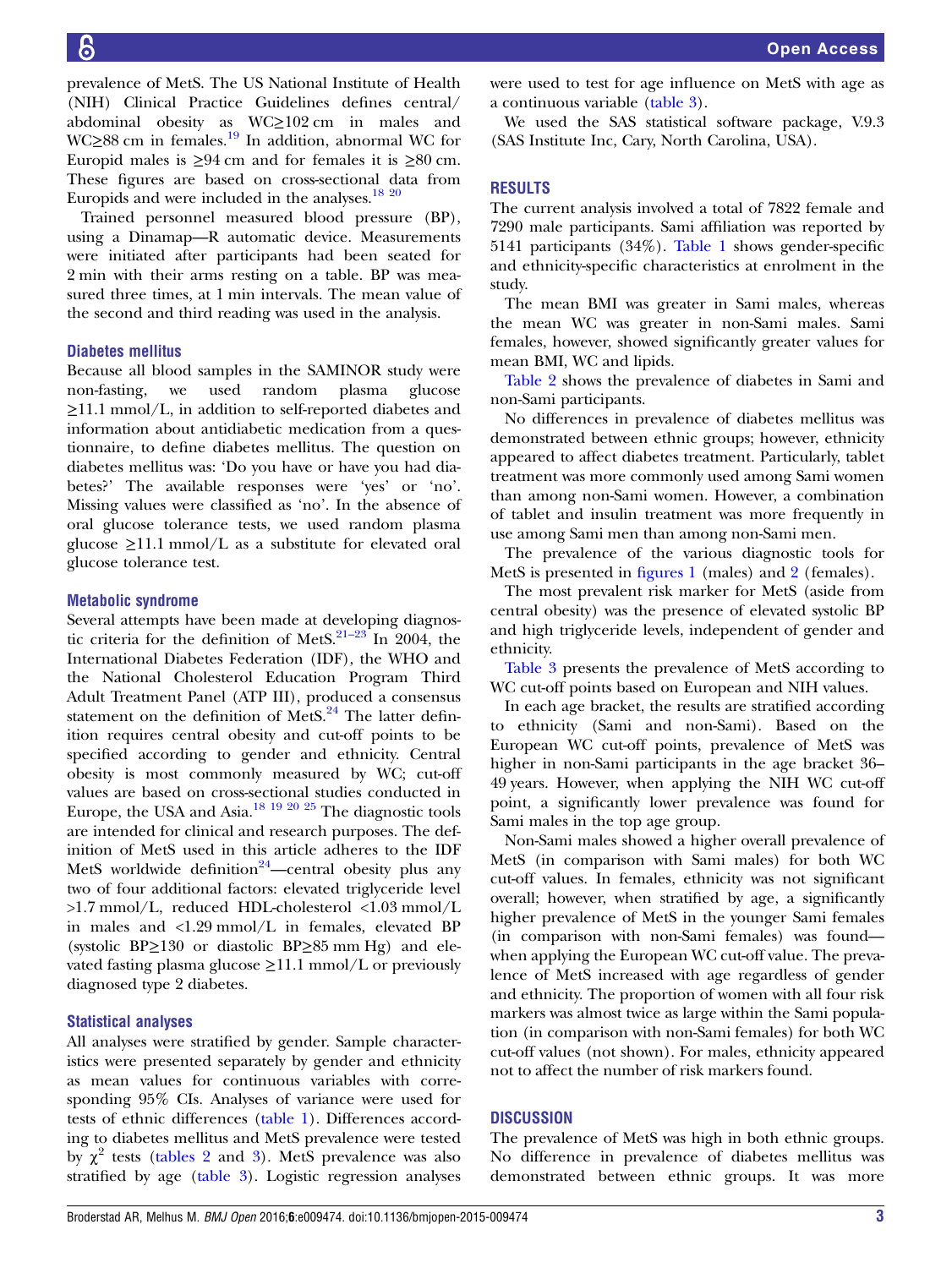<span id="page-3-0"></span>

|                             | Sami (N=2559)                  | Non-Sami (N=4731)      |                   |  |
|-----------------------------|--------------------------------|------------------------|-------------------|--|
| <b>Men</b>                  | <b>Mean (95% CI)</b>           | <b>Mean (95% CI)</b>   | p Value*<br>0.584 |  |
| Age (years)                 | 55.0 (54.8 to 55.1)            | 54.8 (54.7 to 54.9)    |                   |  |
| Height (cm)                 | 170.0 (170.0 to 170.2)         | 175.7 (175.6 to 175.8) | < 0.0001          |  |
| Weight (kg)                 | 80.6 (80.4 to 80.7)            | 85.1 (85.0 to 85.3)    | < 0.0001          |  |
| BMI ( $\text{kg/m}^2$ )     | 27.8 (27.7 to 27.9)            | 27.5 (27.5 to 27.6)    | 0.009             |  |
| WC (cm)                     | 93.2 (93.0 to 93.3)            | 95.0 (94.9 to 95.2)    | < 0.0001          |  |
| Non-fasting glucose (mmol/L | 5.8 $(5.8 \text{ to } 5.8)$    | 5.8 (5.7 to 5.8)       | 0.313             |  |
| HDL-cholesterol (mmol/L)    | 1.27 (1.26 to 1.28)            | 1.25 (1.25 to 1.26)    | 0.115             |  |
| LDL-cholesterol (mmol/L)    | 3.87 (3.86 to 3.89)            | 3.80 (3.79 to 3.81)    | 0.004             |  |
| Cholesterol (mmol/L)        | 5.98 (5.96 to 5.99)            | 5.90 (5.90 to 5.90)    | 0.001             |  |
| Triglycerides (mmol/L)      | 1.86 $(1.85 \text{ to } 1.88)$ | 1.86 (1.85 to 1.88)    | 0.970             |  |
| Systolic BP (mm Hg)         | 135 (135 to 135)               | 134 (134 to 134)       | 0.168             |  |
| Diastolic BP (mm Hg)        | 78 (78 to 78)                  | 78 (78 to 78)          | 0.182             |  |
|                             | Sami (N=2581)                  | Non-Sami (N=5241)      |                   |  |
| Women                       | <b>Mean (95% CI)</b>           | <b>Mean (95% CI)</b>   | p Value           |  |
| Age (years)                 | 54.2 (54.1 to 54.4)            | 54.5 (54.4 to 54.6)    | 0.277             |  |
| Height (cm)                 | 157.3 (157.2 to 157.4)         | 162.6 (162.6 to 162.7) | < 0.0001          |  |
| Weight (kg)                 | 69.7 (69.6 to 69.9)            | 72.1 (71.9 to 72.2)    | < 0.0001          |  |
| BMI ( $\text{kg/m}^2$ )     | 28.2 (28.1 to 28.3)            | 27.3 (27.2 to 27.3)    | < 0.0001          |  |
| WC (cm)                     | 86.0 (85.9 to 86.2)            | 85.5 (85.4 to 85.6)    | 0.053             |  |
| Non-fasting glucose (mmol/L | 5.66 (5.63 to 5.68)            | 5.57 (5.55 to 5.58)    | 0.018             |  |
| HDL-cholesterol (mmol/L)    | 1.45 $(1.44 \text{ to } 1.45)$ | 1.49 (1.49 to 1.50)    | < 0.0001          |  |
| LDL-cholesterol (mmol/L)    | 3.82 (3.81 to 3.83)            | 3.81 (3.80 to 3.82)    | 0.707             |  |
| Cholesterol (mmol/L)        | 5.98 (5.96 to 5.99)            | 5.99 (5.98 to 6.00)    | 0.617             |  |
| Triglycerides (mmol/L)      | $1.54(1.56 \text{ to } 1.59)$  | 1.53 (1.52 to 1.54)    | 0.044             |  |
| Systolic BP (mm Hg)         | 130 (129 to 130)               | 130 (130 to 131)       | 0.125             |  |
|                             |                                |                        |                   |  |

\*Test of differences, ANOVA, for Sami versus non-Sami.

ANOVA, analysis of variance; BMI, body mass index; BP, blood pressure; HDL, high-density lipoprotein; LDL, low-density lipoprotein; WC, waist circumference.

common to give treatment for diabetes to Sami men and women than providing it to the non-Sami population. The two different WC cut-off values greatly influenced the measured prevalence of MetS. The present study

demonstrates that ethnicity is a significant factor for MetS in participants belonging to the lowest age bracket.

The two different WC cut-off values greatly influenced the measured prevalence of MetS. The present study

|                              | Sami (N=2559) | <b>Non-Sami (N=4731)</b> | p Value  |
|------------------------------|---------------|--------------------------|----------|
| Men                          | $n$ (%)       | $n$ (%)                  |          |
| Diabetes prevalence          | 132(5.2)      | 212(4.5)                 | $0.19*$  |
| Insulin treatment            | 13(0.5)       | 31(0.7)                  |          |
| Tablet treatment             | 45(1.8)       | 87(1.8)                  |          |
| Insulin and tablet treatment | 25(1.0)       | 21(0.4)                  |          |
| Non-treatment                | 49 (1.9)      | 73 (1.5)                 |          |
| Non-diabetes                 | 2427 (33.3)   | 4519 (95.5)              | $0.05+$  |
|                              | Sami (N=2581) | Non-Sami (N=5241)        |          |
| Women                        | $n$ (%)       | $n$ (%)                  | p Value  |
| Diabetes prevalence          | 129(5.0)      | 220(4.2)                 | $0.11*$  |
| Insulin treatment            | 13(0.5)       | 29(0.6)                  |          |
| Tablet treatment             | 61(2.4)       | 71(1.6)                  |          |
| Insulin and tablet treatment | 20(0.8)       | 38(0.7)                  |          |
| Non-treatment                | 35(1.4)       | 82(1.6)                  |          |
| Non-diabetes                 | 2452 (95.0)   | 5021 (95.8)              | $0.025+$ |

 $\alpha^2$  Test for differences in diabetes prevalence among Sami versus non-Sami.

 $\dot{\tau_{\chi}}^2$  Test for differences in treatment level among Sami versus non-Sami.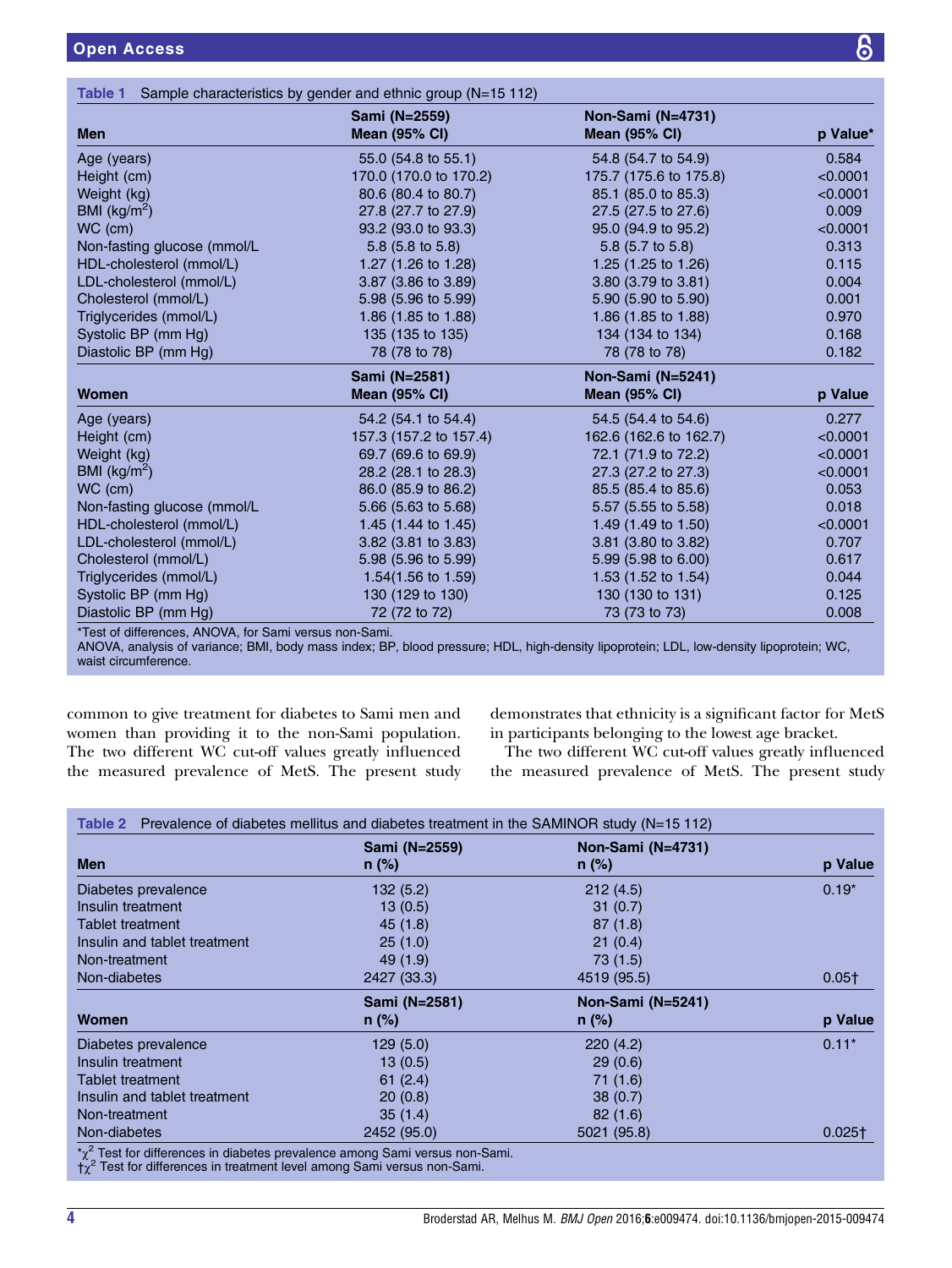<span id="page-4-0"></span>

|               | European cut-off of WC  |                              |          | NIH cut-off of WC       |                              |          |
|---------------|-------------------------|------------------------------|----------|-------------------------|------------------------------|----------|
| Men (years)   | Sami (N=650)<br>$n$ (%) | Non-Sami (N=917)<br>$n$ (%)  | p Value* | Sami (N=315)<br>$n$ (%) | Non-Sami (N=728)<br>$n$ (%)  | p Value* |
| $36 - 49$     | 194 (22.3)              | 429 (26.0)                   | 0.038    | 89 (10.2)               | 203 (12.3)                   | 0.118    |
| $50 - 59$     | 229(27.2)               | 440 (29.7)                   | 0.202    | 115(13.7)               | 238(16.1)                    | 0.121    |
| $60 - 79$     | 227 (26.9)              | 489 (30.6)                   | 0.055    | 111(13.1)               | 287 (18.0)                   | 0.002    |
| p Valuet      | 0.029                   | < 0.0001                     |          | 0.05                    | < 0.0001                     |          |
| Women (years) | Sami (N=790)<br>$n$ (%) | Non-Sami (N=1521)<br>$n$ (%) |          | Sami (N=588)<br>$n$ (%) | Non-Sami (N=1091)<br>$n$ (%) |          |
| $36 - 49$     | 232(24.4)               | 369(19.1)                    | 0.006    | 161 (16.2)              | 263 (13.6)                   | 0.056    |
| $50 - 59$     | 248 (31.5)              | 455 (29.4)                   | 0.291    | 177 (22.5)              | 309(20.0)                    | 0.155    |
| $60 - 79$     | 310 (38.7)              | 697 (39.6)                   | 0.641    | 250 (31.2)              | 519 (29.5)                   | 0.393    |
| p Valuet      | 0.004                   | < 0.0001                     |          | < 0.0001                | < 0.0001                     |          |

 $^2$  tests for differences in MetS prevalence of Sami versus non-Sami.

†Age effect tested by logistic regression with age as a continuous variable.

MetS, metabolic syndrome; NIH, National Institute of Health; WC, waist circumference.

demonstrates that ethnicity is a significant factor for MetS in participants belonging to the lowest age bracket. In the case of males aged between 36 and 49 years, MetS is less prevalent in the Sami population (in comparison with non-Sami). For females in the same age bracket, however, MetS is more prevalent in the Sami population. When the NIH cut-offs were used, we found that—in the highest age bracket—the non-Sami males showed significantly higher prevalence of MetS in comparison with Sami males. The prevalence of MetS increased significantly by age in both ethnic groups, regardless of which WC cut-off values were used.

In general, overweight and obesity were common among the participants in the SAMINOR study. From earlier publications based on the SAMINOR study, central obesity has been shown to be more common in Sami females. $15 \frac{14}{15}$  General obesity in Sami females has also been discussed by Njolstad *et al.* $26$  However, obesity rates were high in non-Sami females as well.<sup>[14](#page-7-0)</sup> For males,

central obesity occurred more frequently in the non-Sami population relative to the Sami population.<sup>[14 15](#page-7-0)</sup>

MetS has several different definitions, making it difficult to directly compare and contrast prevalence found in different surveys. WC is the most significant measurement of central obesity and fat distribution, according to the IDF. $^{27}$  $^{27}$  $^{27}$  The group that produced the consensus statement on the definition of MetS in 2004 recommended that gender and ethnicity should be the basis for classifi-cation of cut-off points.<sup>[24](#page-7-0)</sup> The existing values are based on cross-sectional population survey data from the respective countries. How to define the WC cut-off point in the various indigenous populations has not yet been established; however, an immediate response would be to perform cross-sectional population surveys within indigenous societies. In our study, two different cut-off points were used in order to facilitate comparison. The European cut-off values doubled the prevalence of MetS in males and increased prevalence by more than 40% in



Figure 1 Prevalence of different risk markers in participants with MetS. Men, N=2008 Euro and N=1043 NIH. BP, blood pressure; Euro, European; HDL, high-density lipoprotein; MetS, metabolic syndrome; NIH, National Institute of Health.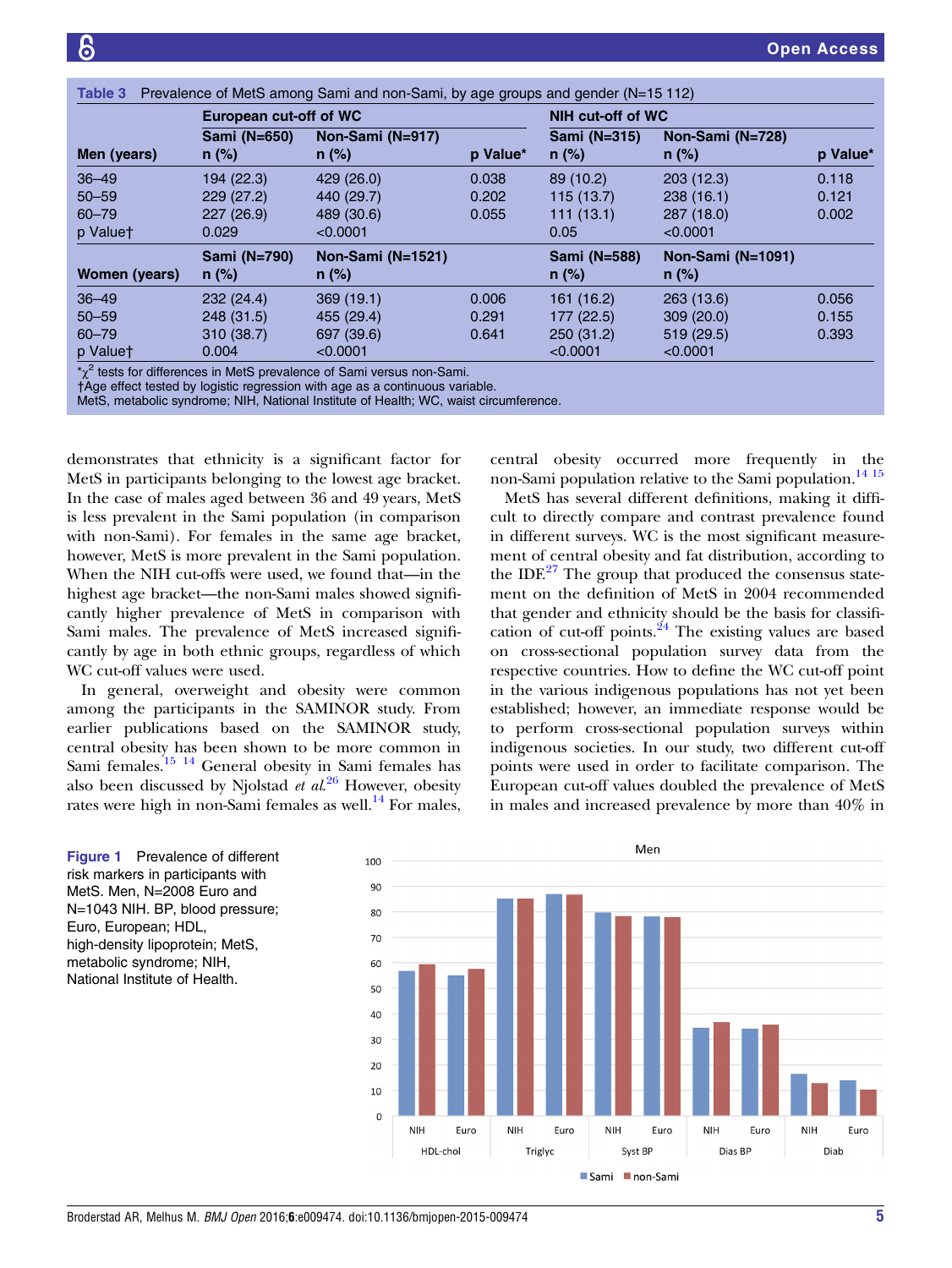<span id="page-5-0"></span>

females (compared with values found when applying NIH WC cut-off values). This was the case in both ethnic groups. But the question of what the WC values should be in terms of optimal prediction of prospective disease in the SAMINOR sample remains unanswered. A follow-up study could provide better answers to questions regarding disease development.

Irrespective of cut-off values, elevated BP was the most frequent MetS component present in obese participants. These findings were also demonstrated in a collaborative analysis of 10 large cohort studies in Europe.<sup>[28](#page-7-0)</sup> In the 10 studies included, obesity coincided with hypertension in up to 85% of cases.

The presence of MetS, as well as its individual components, however, shows considerable variance between populations. Several studies of MetS have been performed in circumpolar areas, such as in indigenous peoples of Alaska, Canada and Greenland.<sup>[29](#page-7-0)–31</sup> American Indians and Aboriginal Canadians represent populations in which MetS, obesity and T2DM are becoming more prevalent.<sup>13</sup>  $^{29}$  MetS also frequently occurs in Greenland's Inuit population.<sup>[31](#page-7-0)</sup> A health survey in Greenland showed that central adiposity and obesity were more prevalent in the Inuit population when compared with the corresponding Danish population, but was not associated with the same degree of metabolic disturbance as in the general Danish population.[32](#page-7-0) Yet, it is debatable which factors in the cluster of MetS are the most significant in the development of chronic lifestyle diseases.

There is a significant relation between T2DM and MetS; the syndrome itself is not a disease, but consists of a cluster of factors that increase the risk for developing diseases. Thus, we prefer to include diabetes in this article to demonstrate the link between the health indi-cator MetS and diabetes mellitus.<sup>[24](#page-7-0)</sup> In the SAMINOR study, diabetes mellitus was identified using a questionnaire, in addition to measured random plasma glucose

≥11.1 mmol/L in participants who did not report diabetes mellitus. As the study had a large number of participants, up to 140 per day, conducting 2 h plasma glucose tolerance tests was considered unfeasible. The portable glycated haemoglobin (HbA1c) instruments available in 2003–2004 were inadequate for conducting HbA1C measurements at rural research stations. In addition, the survey was performed in provincial areas at long distances from the medical laboratory.

Our analyses do not differentiate between type 1 diabetes mellitus and T2DM due to insufficient information provided by the questionnaire. However, 8 of 10 diabetes cases in Norway are T2DM. $^{33}$  $^{33}$  $^{33}$  Also, globally, around 80% of diabetes cases are  $T2DM$ ,  $34-36$  $34-36$  giving a prevalence rate of 8.3%. This figure is expected to increase due to life-style changes.<sup>[35](#page-7-0)</sup> Diabetes prevalence in our study was between 4% and 5%, which is a lower rate than the prevalence rate found in the urban population residing in 2007–2008 in the city of Tromsø  $(8.5\%)$ .<sup>[37](#page-7-0)</sup> This study encompassed participants aged between 30 and 87 years, with a mean age of 61 years. However, in the Tromsø study, fasting plasma glucose, 2 h plasma glucose and HbA1c was measured. It is therefore likely that the present study under-reports the diabetes prevalence by as much as up to 50%. The significance of treatment differences between ethnic groups has not been reported earlier and is difficult to explain. These findings will therefore be addressed in future research.

#### **Strengths**

Our study is the first survey to report on the prevalence of diabetes and MetS in a large geographic area of North Norway including both the indigenous and the non-indigenous population. The large sample size allowed for detailed analysis of diabetes and MetS in Sami and non-Sami populations of rural North Norway; it also reduces the influence of random errors, which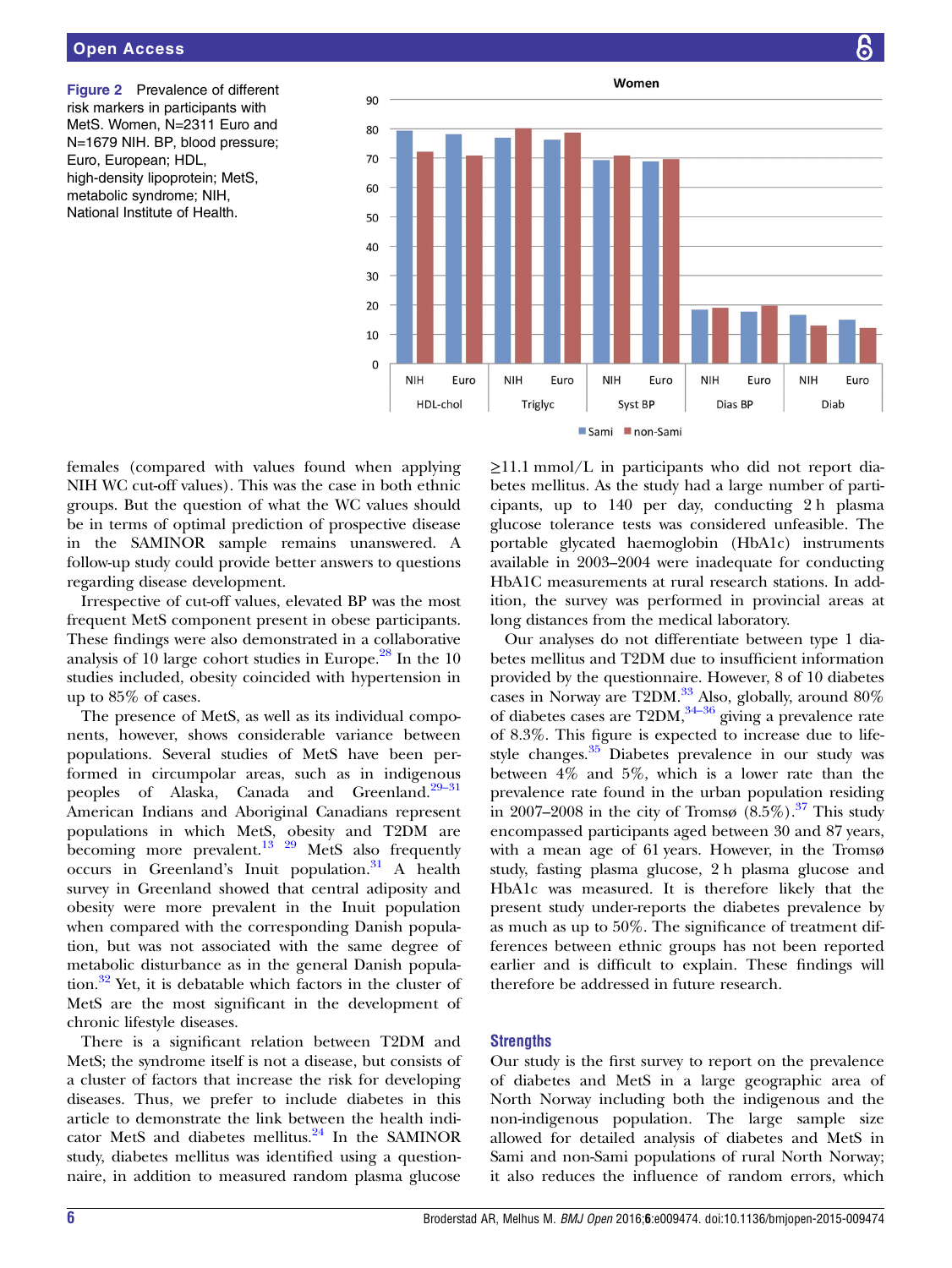<span id="page-6-0"></span>cannot fully be controlled for. The survey had a relatively high response rate.

Unquestionably, one of the strengths of the study was that clinical data—such as central obesity (on which MetS relies)—were collected by direct measurement and conducted by trained personnel, providing reliable estimates of obesity prevalence in the participating cohort.

#### Limitations

The cross-sectional study design is suitable for the examination of associations in order to generate hypotheses that may be explored in longitudinal studies. Conversely, however, the design prevents the establishment of causality. Owing to the nature of the design, people with severe disease may be missed because they are either diseased at home or in long-term hospitalisation, or have died in the time since the sample list was prepared (ie, selection bias). The SAMINOR study has used questionnaires to survey self-reported diseases. This approach cannot detect people with undiagnosed symptoms and is limited by recall bias. In Norway, it is estimated that between 9000 and 120 000 people have diabetes and nearly as many have undiagnosed disease.<sup>[38](#page-7-0)</sup>

Categorising people based on ethnicity is a contentious practice. Different studies use different criteria of ethnic categorisation, which makes it difficult to compare results. Our definition of the Sami group is rather weak. This may have influenced our results. Since there are no national records with information on ethnic background, it is impossible to know if the response rates among Sami and non-Sami are different. We are therefore unable to assess whether differences in participation have influenced the observed disease burden.

In summary, cross-sectional studies may be used in the measurement of the burden of disease in a population. However, cross-sectional data cannot assess the effect of lifestyle on the incidence of MetS, and longitudinal cohort studies are therefore needed.

#### **CONCLUSION**

Without question, the prevalence rates for several negative health factors were high in the Sami and non-Sami populations. Overweight and obesity were common, especially in the case of Sami females. No difference in prevalence of diabetes mellitus was demonstrated between the ethnic groups. However, ethnicity appeared to affect diabetes treatment and was significantly more frequently in use among Sami women than among non-Sami women. However, the prevalence of MetS was generally high among participants in the SAMINOR study, with the highest prevalence for the European cut-off values. The syndrome has important health implications, but a cross-sectional study cannot be used to validate the best ethnicity-specific values for WC used in the definition of MetS and more data on this issue must be obtained. In addition, determining preventive initiatives is important in the primary and specialist healthcare system. These initiatives must be made culture and linguistic specific, in order to reduce differences and improve health status in the whole population.

Acknowledgements The authors are indebted to the participants of the SAMINOR study, without whom the research would have been impossible. They would also like to thank the staff at the Department of Clinical Chemistry, University Hospital of North Norway, for technical assistance and careful evaluation of blood samples.

Contributors The idea behind the study was conceived by ARB. Both authors participated in the study concept and design. ARB drafted the manuscript. Both authors performed the analyses of the tables and figures. Both authors reviewed and approved the final version of the manuscript.

Funding Funding for this project was provided by the Norwegian Ministry of Health and Care Services.

Competing interests None declared.

Ethics approval Approval was granted by the Regional Board of Research Ethics in Northern Norway and by the Board's Sami Consultant (2002/1525- 2). The survey is in accordance with the Helsinki Declaration of 1975. The National Data Protection Authority (Datatilsynet) approved the use of personal information.

Provenance and peer review Not commissioned; externally peer reviewed.

Data sharing statement Additional data are available by emailing ann. ragnhild.broderstad@uit.no.

Open Access This is an Open Access article distributed in accordance with the Creative Commons Attribution Non Commercial (CC BY-NC 4.0) license, which permits others to distribute, remix, adapt, build upon this work noncommercially, and license their derivative works on different terms, provided the original work is properly cited and the use is non-commercial. See: [http://](http://creativecommons.org/licenses/by-nc/4.0/) [creativecommons.org/licenses/by-nc/4.0/](http://creativecommons.org/licenses/by-nc/4.0/)

#### REFERENCES

- 1. Banatvala N, Donaldson L. Chronic diseases in developing countries. [Lancet](http://dx.doi.org/10.1016/S0140-6736(07)61877-7) 2007;370:2076–8.
- Dale AC, Nilsen TI, Vatten L, et al. Diabetes mellitus and risk of fatal ischaemic heart disease by gender: 18 years follow-up of 74,914 individuals in the HUNT 1 Study. [Eur Heart J](http://dx.doi.org/10.1093/eurheartj/ehm447) 2007;28:2924-9.
- 3. Parajuli R, Bjerkaas E, Tverdal A, et al. The increased risk of colon cancer due to cigarette smoking may be greater in women than men. [Cancer Epidemiol Biomarkers Prev](http://dx.doi.org/10.1158/1055-9965.EPI-12-1351) 2013;22:862-71.
- 4. Grundy SM, Brewer HB Jr, Cleeman JI, et al. Definition of metabolic syndrome: report of the National Heart, Lung, and Blood Institute/ American Heart Association conference on scientific issues related to definition. [Circulation](http://dx.doi.org/10.1161/01.CIR.0000111245.75752.C6) 2004;109:433-8.
- 5. Simmons RK, Alberti KG, Gale EA, et al. The metabolic syndrome: useful concept or clinical tool? Report of a WHO Expert Consultation. Diabetologia 2010;53:600–5.
- 6. Ford ES. Risks for all-cause mortality, cardiovascular disease, and diabetes associated with the metabolic syndrome: a summary of the evidence. [Diabetes Care](http://dx.doi.org/10.2337/diacare.28.7.1769) 2005;28:1769-78.
- 7. Goldstein MR, Mascitelli L, Pezzetta F. On treating metabolic syndrome: emphasise lifestyle change. [Lancet Oncol](http://dx.doi.org/10.1016/S1470-2045(10)70055-3) 2010;11:415.
- 8. Ishino K, Mutoh M, Totsuka Y, et al. Metabolic syndrome: a novel high-risk state for colorectal cancer. [Cancer Lett](http://dx.doi.org/10.1016/j.canlet.2012.10.012) 2013;334:56-61.
- 9. Russo A, Autelitano M, Bisanti L. Metabolic syndrome and cancer risk. [Eur J Cancer](http://dx.doi.org/10.1016/j.ejca.2007.11.005) 2008:44:293-7
- 10. Cameron AJ, Shaw JE, Zimmet PZ. The metabolic syndrome: prevalence in worldwide populations. [Endocrinol Metab Clin North](http://dx.doi.org/10.1016/j.ecl.2004.03.005) [Am](http://dx.doi.org/10.1016/j.ecl.2004.03.005) 2004;33:351-75, table of contents.
- 11. Boyer BB, Mohatt GV, Plaetke R, et al. Metabolic syndrome in Yup'ik Eskimos: the Center for Alaska Native Health Research (CANHR) Study. [Obesity \(Silver Spring\)](http://dx.doi.org/10.1038/oby.2007.302) 2007;15:2535-40.
- 12. Liu J, Young TK, Zinman B, et al. Lifestyle variables, non-traditional cardiovascular risk factors, and the metabolic syndrome in an Aboriginal Canadian population. [Obesity \(Silver Spring\)](http://dx.doi.org/10.1038/oby.2006.65) 2006;14:500–8.